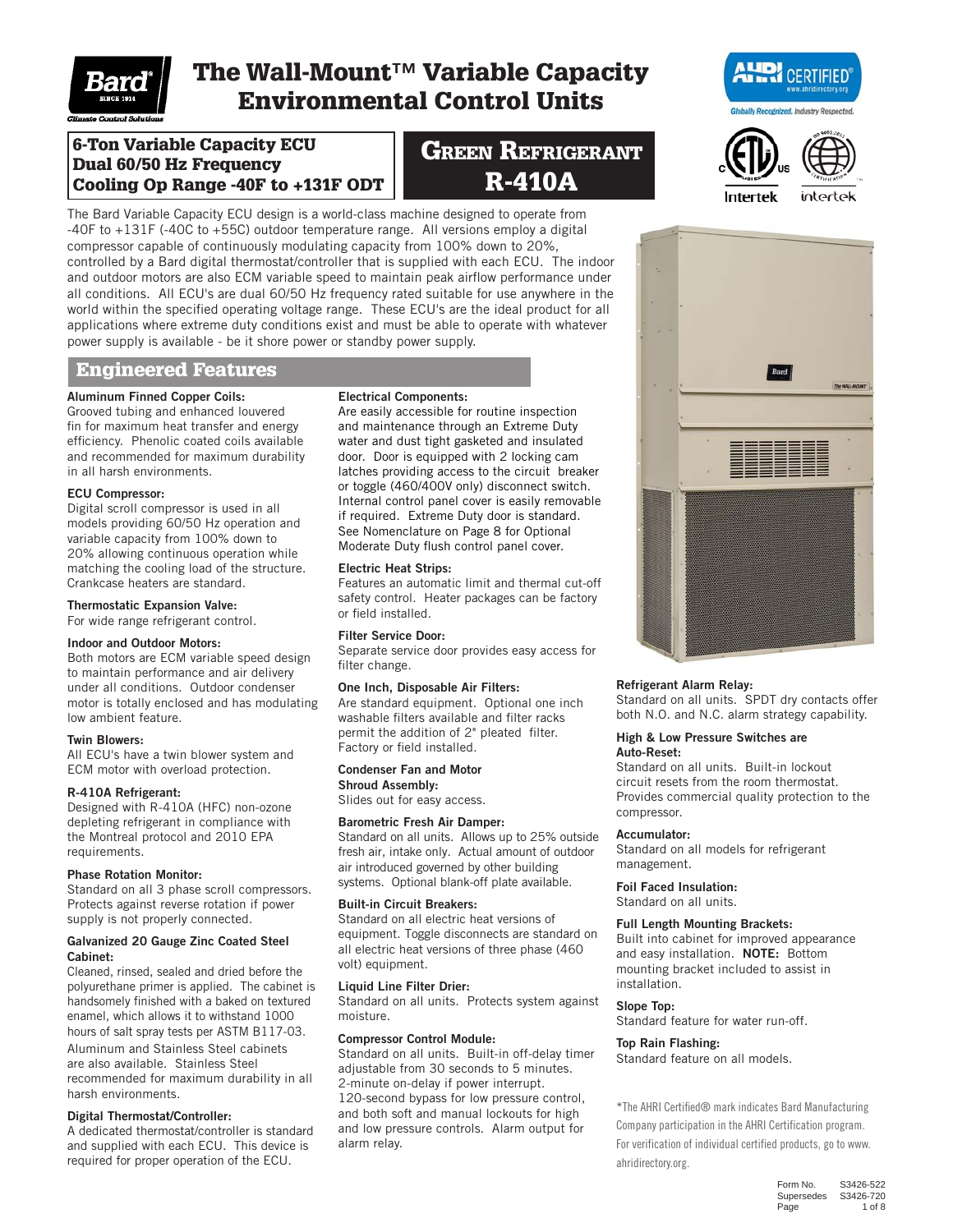## Wall Mount Variable Capacity Environmental Control Units (ECU)

|                        |               |                                                  | <b>60 Hz Capacity</b>                   |                  |                                                  | 50 Hz Capacity                                 |                                                  | <b>Electric Heat</b>                |
|------------------------|---------------|--------------------------------------------------|-----------------------------------------|------------------|--------------------------------------------------|------------------------------------------------|--------------------------------------------------|-------------------------------------|
| Model<br><b>Number</b> | Configuration | <b>Compressor &amp;</b><br><b>Control Access</b> | Rated<br>Capacity<br><b>BTUH (KW) ①</b> | EER <sup>①</sup> | Capacity<br><b>Modulation Range</b><br>BTUH (KW) | <b>Nominal</b><br><b>Capacity BTUH</b><br>(KW) | Capacity<br><b>Modulation Range</b><br>BTUH (KW) | <b>KW Options at</b><br>240 or 480V |
| W6RV2-S<br>W6RV2-T     | Wall-Mount    | Right Side                                       | 67.000<br>(19.64)                       | 10.0             | 13.600 - 67.000<br>$(3.98 \text{ to } 19.64)$    | 61.000<br>(17.87)                              | 12.380 - 61.000<br>$(3.63 \text{ to } 17.87)$    | 9.18<br>9.15                        |
| W6LV2-S<br>W6LV2-T     | Wall-Mount    | Left Side                                        | 67.000<br>(19.64)                       | 10.0             | 13.600 - 67.000<br>$(3.98 \text{ to } 19.64)$    | 61.000<br>(17.87)                              | 12.380 - 61.000<br>(3.63 to 17.87)               | 9.18<br>9.15                        |

Rated capacity and EER at 95F outdoor and 80F DB/67F WB in accordance with ANSI/AHRI Standard 390-2003 and compressor operating at 100% output.

|                               | 160 Hz Electrical                    |                                         | <b>150 Hz Electrical</b>             |                                         | <b>Electrical</b>   | Outdoor                   | <b>Cabinet Size</b>                                 |
|-------------------------------|--------------------------------------|-----------------------------------------|--------------------------------------|-----------------------------------------|---------------------|---------------------------|-----------------------------------------------------|
| <b>Model</b><br><b>Number</b> | 60 Hz<br><b>Electrical</b><br>Rating | 60 Hz Operating<br><b>Voltage Range</b> | 50 Hz<br><b>Electrical</b><br>Rating | 50 Hz Operating<br><b>Voltage Range</b> | Wiring<br>System    | <b>Operating</b><br>Range | H x W x D<br>Inches (cm)                            |
| W6RV2-S                       | 230/208-60-3                         | $197 - 253$                             | 220/200-50-3                         | $180 - 240$                             | $3$ wire $+$ ground |                           | $-40$ F to $+131$ F   94.88 x 42.08 x 22.43         |
| W6RV2-T                       | 460-60-3                             | $414 - 506$                             | 400-50-3                             | 380 - 440                               | $3$ wire + ground   |                           | $(-40C \text{ to } +55C)$ (240.98 x 106.87 x 56.98) |
| W6LV2-S                       | 230/208-60-3                         | $197 - 253$                             | 220/200-50-3                         | $180 - 240$                             | $3$ wire + ground   | $-40F$ to $+131F$         | 94.88 x 42.08 x 22.43                               |
| W6LV2-T                       | 460-60-3                             | $414 - 506$                             | 400-50-3                             | $380 - 440$                             | $3$ wire $+$ ground |                           | $(-40C \text{ to } +55C)$ (240.98 x 106.87 x 56.98) |

| Model<br><b>Number</b>       |           | W6RV/W6LV-S W6RV/W6LV-T |
|------------------------------|-----------|-------------------------|
| Shipping Weight  <br>Lbs(Kg) | 630 (286) | 630 (286)               |

| <b>Electrical Ratings</b>          |                |              | <b>Environmental Control Unit</b>    |                | <b>Major Components</b> |                                      |                     |                 |            |            |            |            |  |
|------------------------------------|----------------|--------------|--------------------------------------|----------------|-------------------------|--------------------------------------|---------------------|-----------------|------------|------------|------------|------------|--|
|                                    | 160 Hz         |              |                                      | 50 Hz          | <b>Compressor</b>       |                                      | <b>Indoor Motor</b> | l Outdoor Motor |            |            |            |            |  |
| <b>Model</b><br><b>Number</b>      | Voltage        | <b>Phase</b> | <b>Operating</b><br>Voltage<br>Range | Voltage        | Phase                   | <b>Operating</b><br>Voltage<br>Range | <b>RLA</b>          | LRA             | HP         | <b>FLA</b> | <b>HP</b>  | <b>FLA</b> |  |
| W6RV2 / W6LV2-S<br>W6RV2 / W6LV2-T | 230/208<br>460 | 3<br>≺<br>◡  | 197 - 253<br>$414 - 506$             | 220/200<br>400 |                         | $180 - 240$<br>380 - 440             | 28.5/22.7<br>14.0   | 144<br>75       | 3/4<br>3/4 | 4.4<br>2.0 | 1/2<br>1/2 | 4.5<br>2.5 |  |

## Indoor Blower Performance – CFM  $(0.00" - 0.50" H<sub>2</sub>O)$

| <b>MODELS</b>  | <b>Rated CFM</b> | @ CFM<br>Rated E.S.P. | $\blacksquare$ Modulation Range $\mathbb U$<br>C F M | <b>Filter Size</b>                    |
|----------------|------------------|-----------------------|------------------------------------------------------|---------------------------------------|
| W6RV2<br>W6LV2 | 1700             | , 20"<br>v.∠v         | 850<br>700                                           | $\cap$<br>$\sim$<br>$\lambda$<br>X JU |

CFM will modulate from 100% down to 50% to match system capacity modulation as standard operation.

There is an option in the thermostat/controller schedule to lock the CFM at the rated 100% value.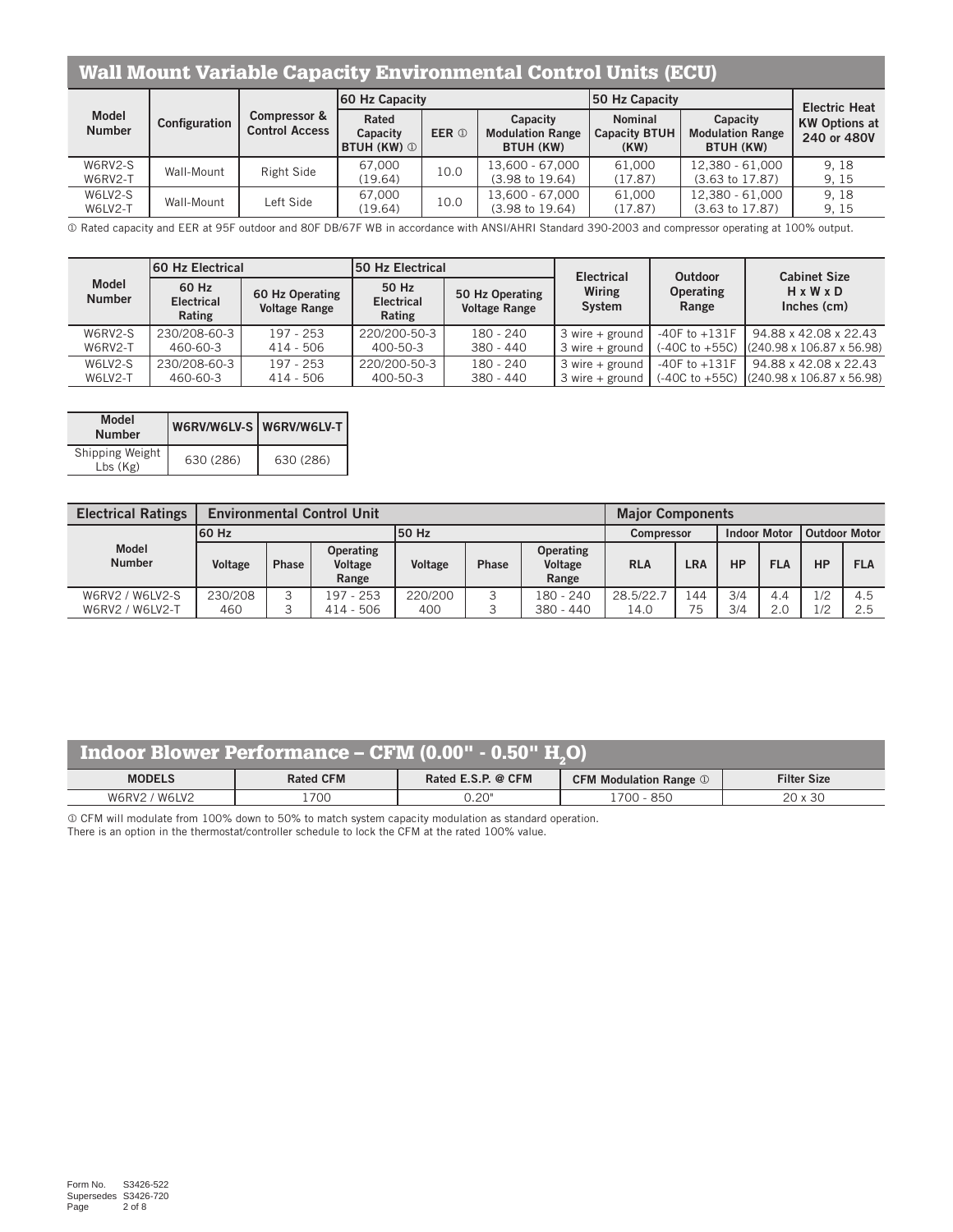|                   | <b>Electrical Specifications</b>                            |                                                                                                                                                                                                                                                                                     |    |                                                                                                                         |             |    |                         |     |     |                                               |     |     |                                     |     |     |     |                                                                                                                                                                                                                                                                                                                        |     |
|-------------------|-------------------------------------------------------------|-------------------------------------------------------------------------------------------------------------------------------------------------------------------------------------------------------------------------------------------------------------------------------------|----|-------------------------------------------------------------------------------------------------------------------------|-------------|----|-------------------------|-----|-----|-----------------------------------------------|-----|-----|-------------------------------------|-----|-----|-----|------------------------------------------------------------------------------------------------------------------------------------------------------------------------------------------------------------------------------------------------------------------------------------------------------------------------|-----|
|                   |                                                             |                                                                                                                                                                                                                                                                                     |    | <b>Single Circuit</b>                                                                                                   |             |    | <b>Multiple Circuit</b> |     |     |                                               |     |     |                                     |     |     |     |                                                                                                                                                                                                                                                                                                                        |     |
| <b>MODEL</b>      | <b>Electrical</b><br>Rating:<br><b>Volts</b><br>Hz<br>Phase | No.<br>$\circled{2}$<br>$\circledR$<br>③<br><b>Field</b><br><b>Field</b><br>$\circled{2}$<br><b>Minimum</b><br><b>Maximum</b><br><b>Power</b><br><b>Power</b><br><b>Ground</b><br><b>Circuit</b><br>Overcurrent<br><b>Circuits</b><br>Wire<br>Wire<br>Ampacity<br><b>Protection</b> |    | $\circled{1}$<br>(3)<br><b>Maximum</b><br><b>Minimum Circuit</b><br><b>Overcurrent</b><br>Ampacity<br><b>Protection</b> |             |    |                         |     |     | (2)<br><b>Field Power Wire</b><br><b>Size</b> |     |     | $\circled{2}$<br><b>Ground Wire</b> |     |     |     |                                                                                                                                                                                                                                                                                                                        |     |
|                   |                                                             |                                                                                                                                                                                                                                                                                     |    |                                                                                                                         | <b>Size</b> |    |                         |     |     |                                               |     |     |                                     |     |     |     | $ Ckt. A Ckt. B Ckt. C Ckt. A Ckt. B Ckt. C Ckt. A Ckt. B Ckt. C Ckt. A Ckt. B Ckt. C Ckt. B Ckt. C Ckt. B Ckt. C Ckt. B Ckt. C Ckt. B Ckt. C Ckt. B Ckt. C Ckt. B Ckt. C Ckt. B Ckt. C Ckt. B Ckt. C Ckt. B Ckt. C Ckt. B Ckt. C Ckt. B Ckt. C Ckt. B Ckt. C Ckt. B Ckt. C Ckt. B Ckt. C Ckt. B Ckt. C Ckt. B Ckt. C$ |     |
| W6RV2 / W6LV2-S0Z | 230/208-60-3                                                |                                                                                                                                                                                                                                                                                     | 39 | 60                                                                                                                      | 8           | 10 | N/A                     | N/A | N/A | N/A                                           | N/A | N/A | N/A                                 | N/A | N/A | N/A | N/A                                                                                                                                                                                                                                                                                                                    | N/A |
| S <sub>09</sub>   | 220/200-50-3                                                | or $2$                                                                                                                                                                                                                                                                              | 66 | 80                                                                                                                      |             | 8  | 39                      | 28  | N/A | 60                                            | 30  | N/A | 8                                   | 10  | N/A | 10  | 10                                                                                                                                                                                                                                                                                                                     | N/A |
| <b>S18</b>        |                                                             | or $2$                                                                                                                                                                                                                                                                              | 93 | 100                                                                                                                     | 3           | 8  | 39                      | 55  | N/A | 60                                            | 60  | N/A | 8                                   | 6   | N/A | 10  | 10                                                                                                                                                                                                                                                                                                                     | N/A |
| W6RV2 / W6LV2-T0Z | 460-60-3                                                    |                                                                                                                                                                                                                                                                                     | 19 | 25                                                                                                                      | 10          | 10 | N/A                     | N/A | N/A | N/A                                           | N/A | N/A | N/A                                 | N/A | N/A | N/A | N/A                                                                                                                                                                                                                                                                                                                    | N/A |
| T <sub>09</sub>   | 400-50-3                                                    |                                                                                                                                                                                                                                                                                     | 33 | 40                                                                                                                      | 8           | 10 | N/A                     | N/A | N/A | N/A                                           | N/A | N/A | N/A                                 | N/A | N/A | N/A | N/A                                                                                                                                                                                                                                                                                                                    | N/A |
| T15               |                                                             |                                                                                                                                                                                                                                                                                     | 42 | 45                                                                                                                      | 8           | 10 | N/A                     | N/A | N/A | N/A                                           | N/A | N/A | N/A                                 | N/A | N/A | N/A | N/A                                                                                                                                                                                                                                                                                                                    | N/A |

Maximum size of the time delay fuse or HACR type circuit breaker for protection of field wiring conductors.

Based on 75C copper wire. All wiring must conform to the National Electrical Code and all local codes.

 These "Minimum Circuit Ampacity" values are to be used for sizing the field power conductors. Refer to the National Electrical code (latest version), Article 310 for power conductor sizing.

**CAUTION**: When more than one field power circuit is run through one conduit, the conductors must be derated. Pay special attention to note 8 of Table 310 regarding Ampacity Adjustment Factors when more than three (3) current carrying conductors are in a raceway.

\* Top outlet supply option is available only factory installed and only on the selected models.

**IMPORTANT:** While this electrical data is presented as a guide, it is important to electrically connect properly sized fuses and conductor wires in accordance with the National Electrical Code and all local codes.

## Heater Packages - Field Installed

• Designed for adding Electric Heat to 0 KW Units • ETL US & Canada Listed

• Circuit Breaker Standard on 230/208V Models • Toggle Disconnect Standard on 460V Models

| <u>UITURIL DIURNU ULAHUATU UITEUUTEUUT INIUUUIU</u> |                       | TULCIU DISCUTTICUL OLUNUU UN TUU TIIUUUIS |                       |           |  |  |  |  |
|-----------------------------------------------------|-----------------------|-------------------------------------------|-----------------------|-----------|--|--|--|--|
| <b>MODELS</b>                                       |                       | -S Models<br>230/208-3                    | -T Models<br>460-3    |           |  |  |  |  |
|                                                     | <b>Heater Model #</b> | KW                                        | <b>Heater Model #</b> | <b>KW</b> |  |  |  |  |
| W6RV2                                               | EHWV06-B09            |                                           | EHW05A-C09            |           |  |  |  |  |
|                                                     | EHWV06-B18            | 18                                        | EHW05A-C15            |           |  |  |  |  |
| W6LV2                                               | EHWV06-B09L           |                                           | EHW05L-C09            |           |  |  |  |  |
|                                                     | EHWV06-B18L           | 18                                        | EHW05L-C15            | ⊥◡        |  |  |  |  |

## Electric Heat Table

| <b>Nominal</b>            |    |                 |                                                                                                                             |           |                 |                  |           |                 | 3-Phase Heater Ratings at Other Applied Voltages |           |                 |                  |                 |             |                  |  |
|---------------------------|----|-----------------|-----------------------------------------------------------------------------------------------------------------------------|-----------|-----------------|------------------|-----------|-----------------|--------------------------------------------------|-----------|-----------------|------------------|-----------------|-------------|------------------|--|
| KW@                       |    | At 240V or 480V |                                                                                                                             |           | At 230V or 460V |                  |           | At 220V or 440V |                                                  |           | At 208V or 415V |                  | At 200V or 400V |             |                  |  |
| <b>240V</b><br>60 or 50Hz | KW | <b>BTUH</b>     | Amps<br>240/480V                                                                                                            | <b>KW</b> | <b>BTUH</b>     | Amps<br>230/460V | <b>KW</b> | <b>BTUH</b>     | Amps<br>220/440V                                 | <b>KW</b> | <b>BTUH</b>     | Amps<br>208/415V | <b>KW</b>       | <b>BTUH</b> | Amps<br>200/400V |  |
|                           |    |                 | 9.0 30.717 21.65/10.83 8.27 28.226 20.75/10.37 7.56 25.802 19.85/9.92 6.76 23.072 18.76/9.36 6.25 21.331 18.04/9.02         |           |                 |                  |           |                 |                                                  |           |                 |                  |                 |             |                  |  |
| 18                        |    |                 | 18.0 61.434 43.30/21.65 16.53 56.417 41.50/20.75 15.13 51.639 39.69/19.85 13.52 46.144 37.53/18.72 12.50 42.663 36.09/18.04 |           |                 |                  |           |                 |                                                  |           |                 |                  |                 |             |                  |  |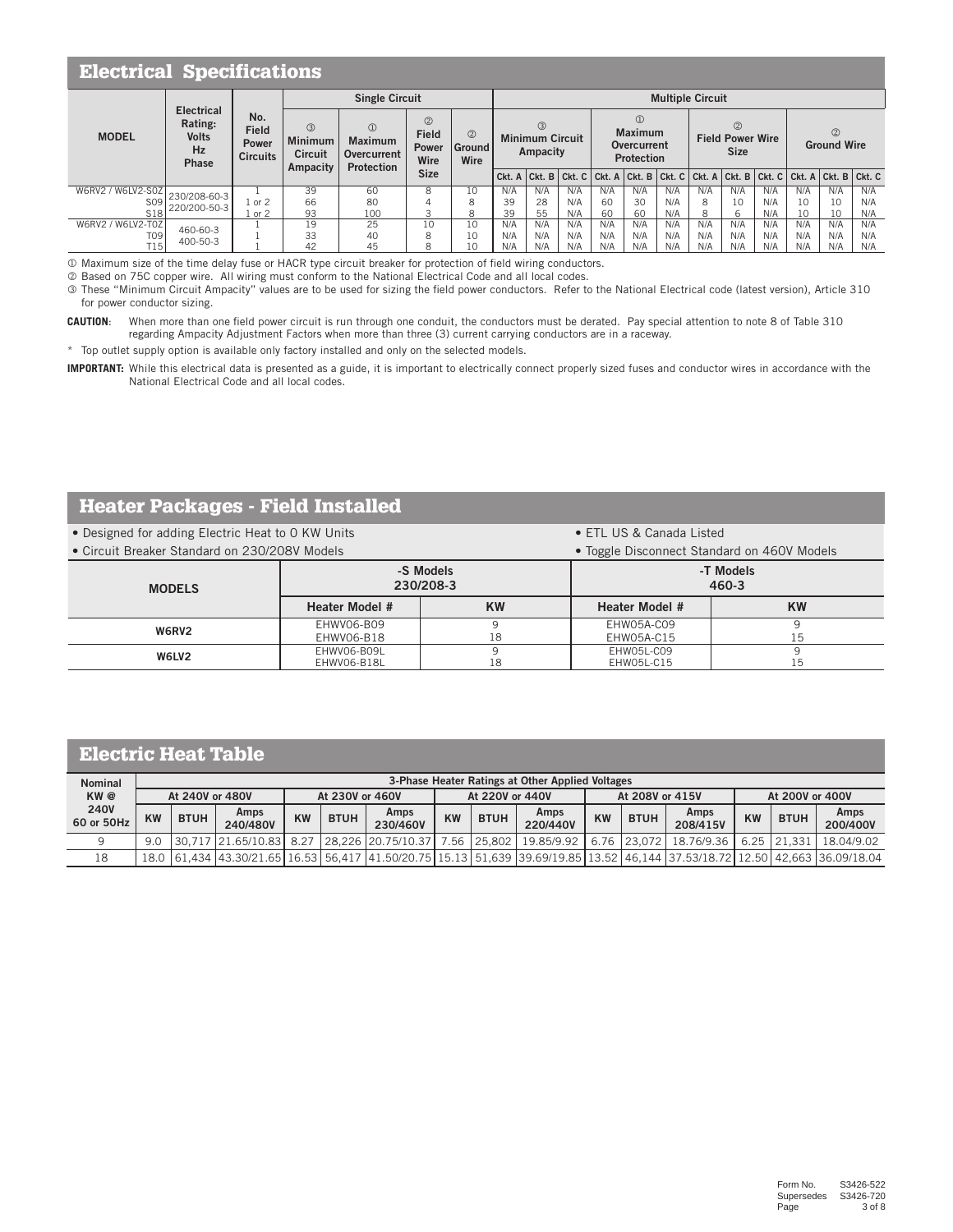## ECU OPERATING CONTROL SYSTEM

#### DIGITAL THERMOSTAT/CONTROLLER

The W6R/LV2 variable capacity air conditioners utilize dedicated controllers and components to optimize this unit for cooling operation from -40 degrees F up to 131 degrees F  $(-40$  degrees C to  $+55$ degrees C). These units are dual rated for 200-240V operation on both 50 and 60 Hz. Please read the following sequence of operation before attempting any troubleshooting or repair. Troubleshooting and repair procedures will be outlined later (Page 5).

These models use a digital compressor and variable speed indoor and outdoor motors. The motors and compressor must be replaced with the exact same component to maintain the above stated temperature and voltage ranges of operation. The units are controlled by a Bard digital thermostat/controller. This thermostat/controller contains proprietary programming and must be placed with the exact same component to ensure proper operation.

13-conductor 18 gauge control cable should be used for making connections from thermostat/controller to the ECU.

Lead/Lag sequence available by special application of the 8403-066 Digital Controllers. Consult ECU Installation Instructions.

| <b>TERMINAL</b>  | <b>FUNCTION</b>             | <b>TYPE</b>    | <b>FORM</b>          |
|------------------|-----------------------------|----------------|----------------------|
| $+B$             | $MSTP + (not used)$         | Communications |                      |
| -A               | MSTP - (not used)           | Communications |                      |
| IN4              | Outdoor Temperature Sensor  | Input          | 10K OHM Type 3       |
| IN <sub>3</sub>  | Pressure Transducer         | Input          | 0-5 VDC, 0-700 PSIG  |
| GND              | Sensor Grounds              | Input          |                      |
| IN2              | Lockout Alarm               | Input          | <b>Relay Closure</b> |
| 24 COM           | 24VAC Com                   | Power          |                      |
| <b>24V</b>       | 24VAC                       | Power          |                      |
| OUT <sub>9</sub> | Fan Motor Control           | Analog Output  | 0-10VDC              |
| <b>GND7-9</b>    | Control Ground              | Analog Output  |                      |
| OUT <sub>8</sub> | Unloader Solenoid Control   | Analog Output  | 0 or 5VDC PWM        |
| OUT <sub>7</sub> | <b>Blower Motor Control</b> | Analog Output  | 0-10VDC              |
| RLY <sub>4</sub> | Heater Contactor #1         | Relay Output   | Relay                |
| SC 4-6           | 24VAC to Relay Outputs 4-6  | Power          |                      |
| RLY <sub>5</sub> | Heater Contactor #2         | Relay Output   | Relay                |
| RLY <sub>6</sub> | (not used)                  |                |                      |
| RLY <sub>3</sub> | (not used)                  |                |                      |
| $SC1-3$          | 24VAC to Relay Outputs 1-3  | Power          |                      |
| RLY <sub>2</sub> | Compressor Contactor        | Relay Output   | Relay                |
| RLY <sub>1</sub> | (not used)                  |                |                      |

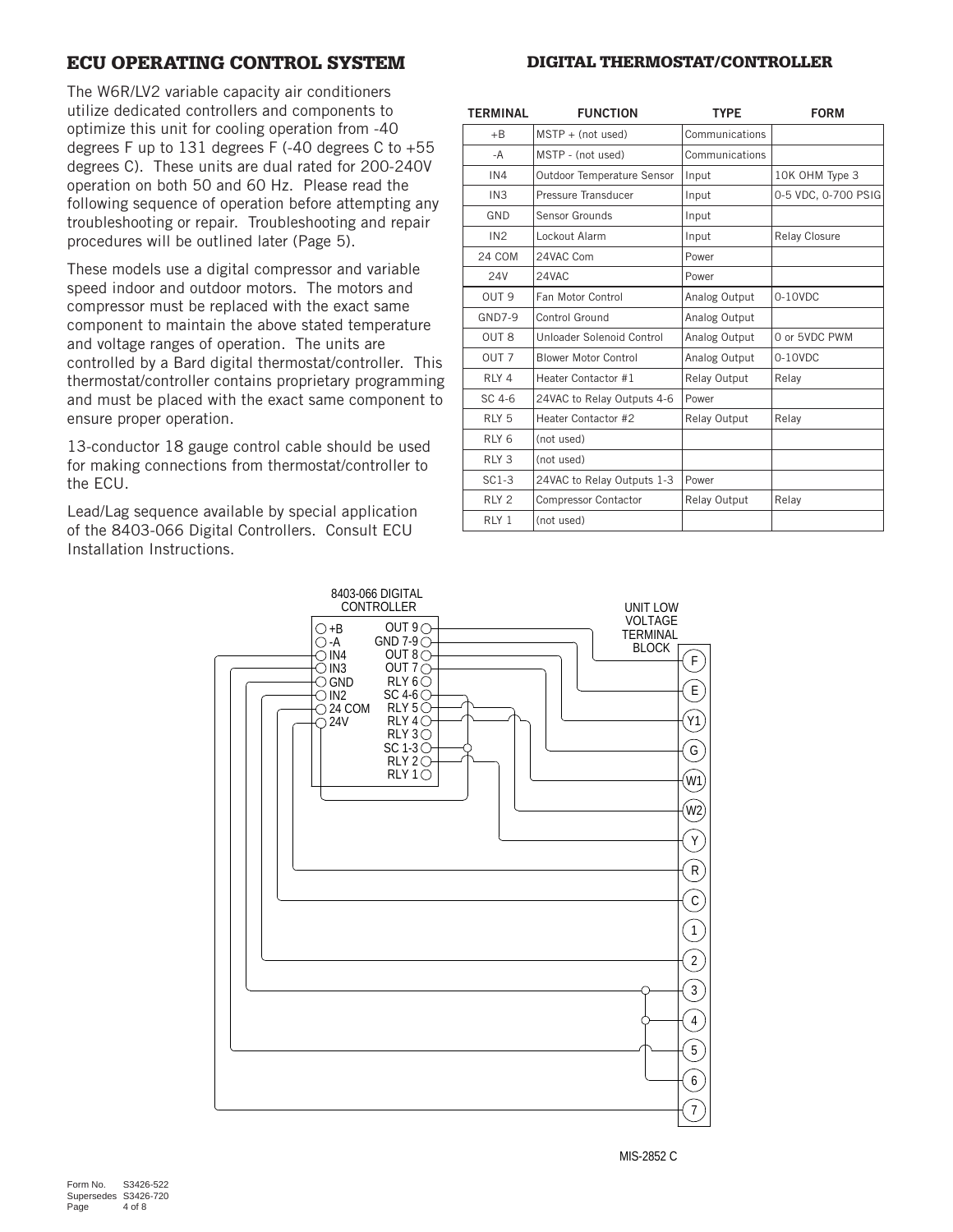## SEQUENCE OF OPERATION

### MODES OF OPERATION

### Cool Only Mode:

- Compressor will modulate from 100% down to 20%.
- Compressor will cycle off if thermostat/controller set-point is reached.

## Heat Only Mode:

- Electric heat Stage 1 operates at 1<sup>st</sup>-stage heating set-point.
- Electric heat Stage 2 (if equipped) operates on 2<sup>nd</sup>-stage (-2F below heating set-point).

## Auto Mode:

• Cooling or heating automatically selected based on building temperature vs. thermostat/controller set-points and operates as described above.

## CCVC (Continuous Compressor Variable Capacity):

- Compressor will modulate from 100% down to 20%.
- Compressor will not cycle off if thermostat/controller set-point is reached, and would stay running at the 20% minimum capacity.
- If space temperature drops -2F below cooling set-point electric heat Stage 1 will then cycle to maintain that condition.
- If Stage 2 electric heat is installed, and if required, will cycle at -4F below cooling set-point to maintain that condition.
- If CCVC is terminated the controller will revert to Cool or Auto operation.
- CCVC would be an Operating Mode for all applications where continuous run of the compressor is a requirement.

## CCFC (Continuous Compressor Fixed Capacity):

- The compressor is turned ON and locked ON as long as the thermostat/controller is in CCFC.
- When in CCFC the compressor does not modulate but will be locked ON at 100% capacity.
- If space temperature drops -2F below cooling set-point electric heat Stage 1 will then cycle to maintain that condition.
- If Stage 2 electric heat is installed, and if required, will cycle at -4F below cooling set-point to maintain that condition.
- If CCFC is terminated the controller will revert to Cool or Auto operation.
- CCFC would not be considered an Operating Mode and should only be used for system testing as required.

### Indoor Blower Operation

The indoor blower speed will modulate with the compressor operation from 50% to 100% of operation. Once compressor operation is at 50 or below, percent airflow will be at 50% and no further reduction of airflow will occur. Modulation is accomplished by modulating a 0-10 volt signal from OUT 7 to the indoor blower motor.

An additional option to maintain airflow at 100% is also available.

## Outdoor Fan Motor Operation

The outdoor fan motor speed is varied in response to outdoor air temperature and pressure. The fan motor will cycle on and off with the compressor when not in a CCVC or CCFC. At all times above 122 degrees OAT, the outdoor fan, OUT 9, will be energized at high speed. From 122 degrees to 55 degrees the outdoor fan, OUT 9, will be set at normal outdoor airflow. Below 55 degrees the outdoor fan will modulate to maintain a 300 psi head pressure.

This will act as a low ambient fan cycling control. The output may go to zero output to maintain the 300 PSI. The outdoor ECM motor will be programmed with a minimum RPM allowed to protect the bearing system. Any signal that is less than the percent torque required to maintain the minimum RPM will cause the motor to shut off. Once head pressure rises the motor will restart.

## COOLING SEQUENCE

## Compressor Operation

The cooling capacity of the WV series is controlled by loading or unloading the compressor. On a call for cooling, the unloader solenoid is energized for one second to ensure pressure equalization in the compressor. The compressor contactor, RLY 2, is then energized and the compressor will start. A PI control loop then calculates the compressor capacity needed to reach set point and modulates the compressor. Modulation range is from 20% to 100% capacity. Modulation is accomplished by a pulse width modulated signal from OUT 8 which energizes the solid state relay (SSR) and energizes or de-energizes the unloader solenoid. The required compressor capacity is calculated every 15 seconds.

20% load means 0 VDC for 3.0 seconds and 5 VDC for 12.0 seconds from OUT 8.

30% load means 0 VDC for 4.5 seconds and 5 VDC for 10.5 seconds from OUT 8.

40% load means 0 VDC for 6.0 seconds and 5 VDC for 9.0 seconds from OUT 8.

50% load means 0 VDC for 7.5 seconds and 5 VDC for 7.5 seconds from OUT 8.

60% load means 0 VDC for 9.0 seconds and 5 VDC for 6.0 seconds from OUT 8.

70% load means 0 VDC for 10.5 seconds and 5 VDC for 4.5 seconds from OUT 8.

80% load means 0 VDC for 12.0 seconds and 5 VDC for 3.0 seconds from OUT 8.

90% load means 0 VDC for 13.5 seconds and 5 VDC for 1.5 seconds from OUT 8.

100% load means 0 VDC for 15 seconds and 5 VDC for 0.0 seconds from OUT 8.

## HEATING SEQUENCE

On a call for heating, if the space temperature falls 1°F below setpoint, the first stage of heating, RLY 4, will cycle ON. If the space temperature falls 3°F below setpoint, the second stage of heating, RLY 5, will cycle ON. Indoor Blower airflow is maintained at the Rated unit airflow at all times during heating.

## ADDITIONAL SOFTWARE FEATURES–COOLING MODE

*High ambient operation mode* - Unit will modulate capacity down above 125 degrees outdoor temperature. The thermostat/controller display will indicate high ambient operation mode when this occurs.

*High head pressure operation mode* - When the unit head pressure exceeds 610 PSI, the Unit will modulate capacity pressure down until it is at or below 600 psi. Controls will indicate head pressure control mode on the display when this occurs.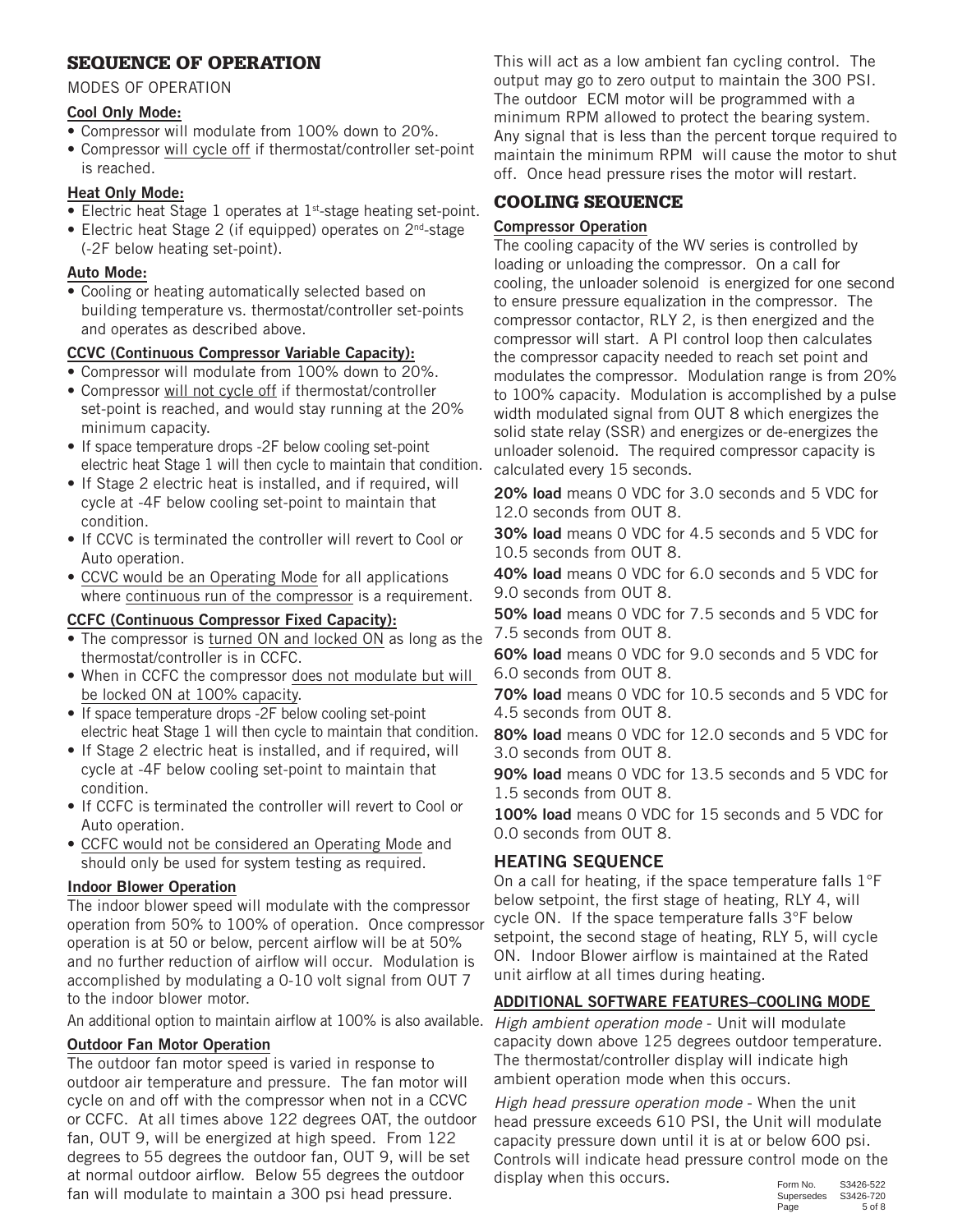## Cooling Application Data 60 Hz - Outdoor Temperature — BTUH (KW)

| Model | (DB/WB)<br>$\circled{2}$ | Cooling<br>Capacity                                                                                                                                                | $75^{\circ}$ F | (23.9C)                                                                                                                         | $85^{\circ}$ F | (29.4C) | $95^{\circ}$ F | (35.0C) | $105^{\circ}$ F |  | $(40.6C)$ 115°F $(46.1C)$ | $125^{\circ}$ F | $(51.7C)$   131°F |        | (55C)                                                                                                                                                                                                                                                                                |
|-------|--------------------------|--------------------------------------------------------------------------------------------------------------------------------------------------------------------|----------------|---------------------------------------------------------------------------------------------------------------------------------|----------------|---------|----------------|---------|-----------------|--|---------------------------|-----------------|-------------------|--------|--------------------------------------------------------------------------------------------------------------------------------------------------------------------------------------------------------------------------------------------------------------------------------------|
|       | 75/62F                   | <b>Total Cooling</b><br>(23.9/16.7C) Sensible Cooling 50,400 (14.76) 48,700 (14.26) 45,900 (13.44) 42,300 (12.39) 37,800 (11.07) 32,400 (9.49) 28,950              |                | $ 71,100 \t(20.82)  64,800 \t(18.98)  58,300 \t(17.07)  51,800 \t(15.17)  45,000 \t(13.18)  37,800 \t(11.07)  35,475 \t(10.39)$ |                |         |                |         |                 |  |                           |                 |                   |        | (8.48)                                                                                                                                                                                                                                                                               |
| W6RV2 | 80/67F                   | <b>Total Cooling</b><br>W6LV2 (26.7/19.4C) Sensible Cooling (48.900 (14.32) (48.200 (14.12) (46.300 (13.56) (43.400 (12.71) (39.300 (11.51) (34.100 (9.99) (30.450 |                |                                                                                                                                 |                |         |                |         |                 |  |                           |                 |                   |        | $ 75,900 \ (22.23)  72,000 \ (21.09)  67,000 \ (19.62)  61,100 \ (17.89)  54,100 \ (15.84)  46,100 \ (13.50)  43,200 \ (12.66)  60,100 \ (15.84)  61,100 \ (15.85)  61,100 \ (15.86)  62,100 \ (16.87)  63,100 \ (17.89)  64,100 \ (17.89)  64,100 \ (17.89)  65,100 \ (1$<br>(8.92) |
|       | 85/72                    | <b>Total Cooling</b><br>(29.4/22.2C) Sensible Cooling 50,100 (14.67) 48,400 (14.17) 45,400 (13.30) 41,400 (12.12) 36,200 (10.60) 30,200 (8.84)                     |                | $(90,400)(26.48)(82,700)(24.22)(74,400)(21.79)(65,900)(19.30)(56,900)(16.66)(47,400)(13.88)(44,400)$                            |                |         |                |         |                 |  |                           |                 |                   | 26,925 | (13.01)<br>(7.89)                                                                                                                                                                                                                                                                    |

Return air temperature at 50% R.H.

 Application data based on compressor at 100% capacity operating as CCFC up to 125°F. Above 125°F compressor capacity will modulate lower as required to stay below 610 PSIG and stay on-line.

## Cooling Application Data 50 Hz - Outdoor Temperature — BTUH (KW)

| <b>Model</b> | (DB/WB)<br>(2)                   | Cooling<br>Capacity                                                                                                                                                                                                                                                            | $75^{\circ}$ F | (23.9C)                                                                                                     | $85^{\circ}$ F | (29.4C) | $95^{\circ}$ F | (35.0C) | $105^{\circ}$ F |  | $(40.6C)$ 115°F (46.1C) | $125^{\circ}$ F | (51.7C) | 131°F | (55C) |
|--------------|----------------------------------|--------------------------------------------------------------------------------------------------------------------------------------------------------------------------------------------------------------------------------------------------------------------------------|----------------|-------------------------------------------------------------------------------------------------------------|----------------|---------|----------------|---------|-----------------|--|-------------------------|-----------------|---------|-------|-------|
|              | 75/62F<br>(23.9/16.7C)           | <b>Total Cooling</b><br>Sensible Cooling 45,900 (13.44) 44,400 (13.00) 41,800 (12.24) 38,500 (11.28) 34,400 (10.07) 29,500 (8.64) 26,400 (7.74)                                                                                                                                |                | $(64,800)(18.98)(59,000)(17.28)(53,100)(15.55)(47,200)(13.82)(41,000)(12.01)(34,400)(10.07)(32,325)(9.47)$  |                |         |                |         |                 |  |                         |                 |         |       |       |
| <b>W6RV2</b> | 80/67F<br>$W6LV2$ $(26.7/19.4C)$ | <b>Total Cooling</b><br>Sensible Cooling   44,500 (13.03)   43,900 (12.86)   42,200 (12.36)   39,500 (11.57)   35,800 (10.48)   31,100 (9.11)   27,750 (8.13)                                                                                                                  |                | $(69,100 (20.24) 65,600 (19.21) 61,000 (17.87) 55,700 (16.31) 49,300 (14.44) 42,000 (12.30) 39,375 (11.54)$ |                |         |                |         |                 |  |                         |                 |         |       |       |
|              | 85/72<br>(29.4/22.2C)            | Total Cooling   82,300 (24.10)   75,300 (22.05)   67,800 (19.86)   60,000 (17.57)   51,800 (15.17)   43,200 (12.65)   40,425 (11.84)  <br>Sensible Cooling   45,600 (13.35)   44,100 (12.92)   41,400 (12.12)   37,700 (11.04)   33,000 (9.66)   27,500 (8.05)   24,525 (7.19) |                |                                                                                                             |                |         |                |         |                 |  |                         |                 |         |       |       |

Return air temperature at 50% R.H.

Application data based on compressor at 100% capacity operating as CCFC; see description page 5.

| <b>Unit Charge Rates (R-410A)</b> |                  |  |  |  |  |  |  |  |  |
|-----------------------------------|------------------|--|--|--|--|--|--|--|--|
| UNIT                              | Std. Unit - Lbs. |  |  |  |  |  |  |  |  |
| W6RV2/W6LV2                       | 36               |  |  |  |  |  |  |  |  |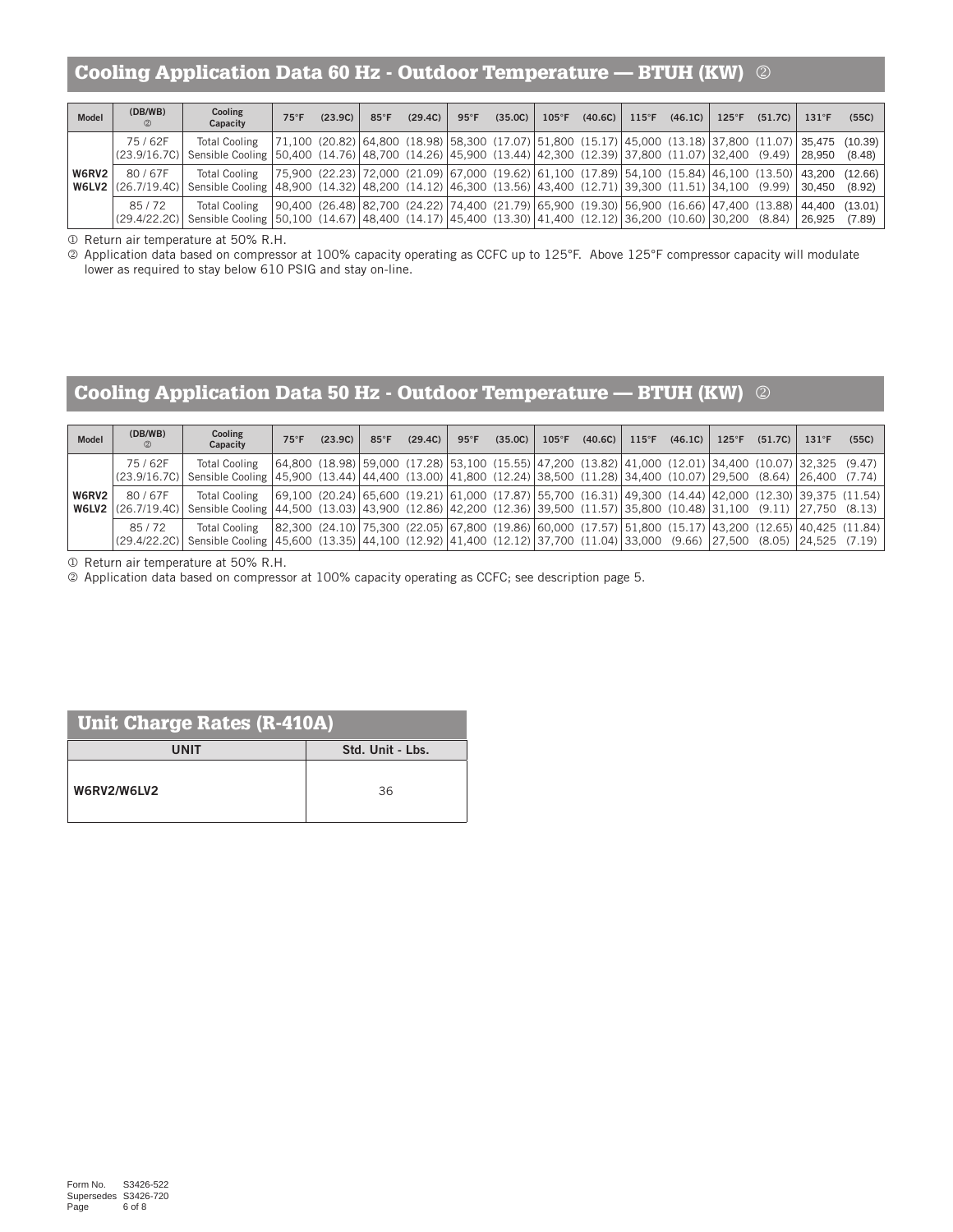| Dimensions of Basic Unit for Architectural and Installation Requirements - Inches (mm) |                     |                     |                      |               |  |               |   |  |  |  |  |   |                                                                                                                    |   |  |                   |      |          |                |      |
|----------------------------------------------------------------------------------------|---------------------|---------------------|----------------------|---------------|--|---------------|---|--|--|--|--|---|--------------------------------------------------------------------------------------------------------------------|---|--|-------------------|------|----------|----------------|------|
| <b>MODEL</b>                                                                           | <b>WIDTH</b><br>(W) | <b>DEPTH</b><br>(D) | <b>HEIGHT</b><br>(H) | <b>SUPPLY</b> |  | <b>RETURN</b> |   |  |  |  |  |   |                                                                                                                    |   |  |                   |      |          |                |      |
|                                                                                        |                     |                     |                      |               |  | ◠             | в |  |  |  |  | ĸ | M                                                                                                                  | N |  |                   | R    |          | S <sub>2</sub> |      |
| W6RV2                                                                                  | 42.075              | 22.432              | 94.875               |               |  |               |   |  |  |  |  |   | 9.88 29.88 15.88 29.88 43.88 13.56 41.66 30.00 42.31 36.94 44.69 42.43 3.37                                        |   |  | 42.88 33.88 10.00 | .44  | 16.00 21 | .00.           | 1.88 |
| W6LV2                                                                                  | (1069)              | (570)               | (2410)               |               |  |               |   |  |  |  |  |   | (251) [(759) [(403) [(759) [(1115)] (344) [(1056)] (762) [(1074)] (939) [(1135)](1078)] (86) [(1089)] (861) [(254) |   |  |                   | (37) | (406)    | (533)          | (48) |
| - -                                                                                    |                     |                     |                      |               |  |               |   |  |  |  |  |   |                                                                                                                    |   |  |                   |      |          |                |      |

Dimensional drawings are not to scale.

W\*RV RIGHT UNIT



Note 1: Desert Duty control panel door is shown and is standard. For optional flush Moderate Duty Control Panel Cover, order Control Cover option "M". See Nomenclature on Page 8.



## Clearances Required for Service Access and Adequate Condenser Airflow

| <b>MODELS</b>                  | <b>LEFT SIDE</b> | <b>RIGHT SIDE</b> |
|--------------------------------|------------------|-------------------|
| W6RV2                          | 20"              | 20"               |
| W <sub>6</sub> IV <sub>2</sub> | 20"              | 20"               |

NOTE: For side by side installation of two (2) W\*RV models there must be 20" between units. This can be reduced to 15" by using a W\*LV model (left side compressor and controls) for the left unit and W\*R (right side compressor and controls) for right unit.

## Minimum Clearances Required to Combustible Materials

| <b>MODELS</b> ① | <b>SUPPLY AIR DUCT</b><br><b>FIRST THREE FEET</b> | <b>CABINET</b> |  |  |
|-----------------|---------------------------------------------------|----------------|--|--|
| W6R/I V2        | 1/4"                                              |                |  |  |

Refer to the Installation Manual for more detailed information.